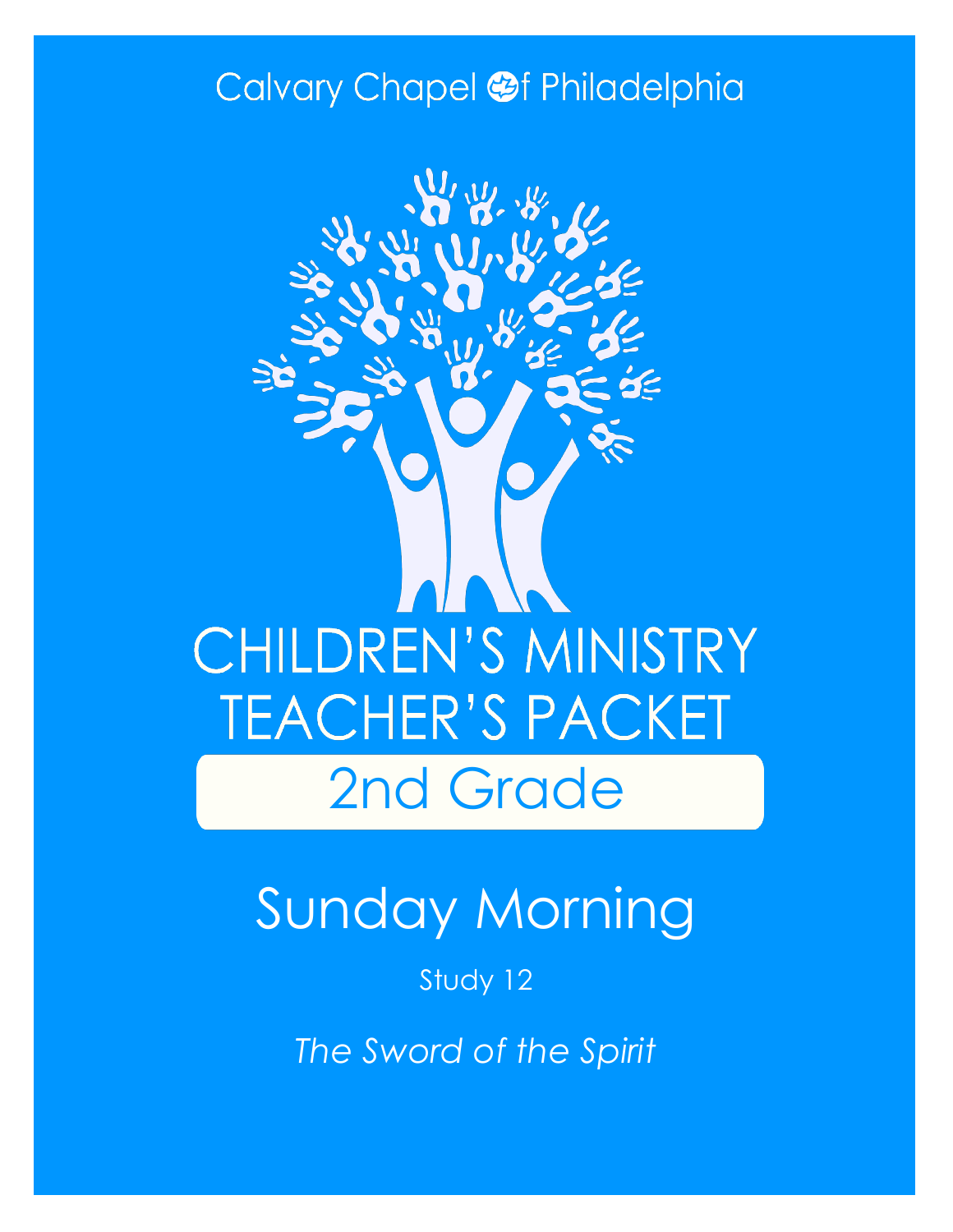### The Sword of the Spirit

The Objective is the key concept for this weeks lesson. It should be the main focus of the study

These are the key verses that you will find helpful in teaching your study this week. The "Main passage" is the basis of the study, where the other verse support the objective of the lesson.

These are the books of the Bible we will be memorizing. New books for this month are in bold. If a student can memorize all the books up to this month's books, you may give them a prize from the "reward box" found on your cart.

An introductory activity or question that will settle the class, draw their attention to the study and prepare their hearts for God's Word.

**Objective This lesson will look at examples of Jesus and believers using the Scriptures to teach the students about the Sword of the Spirit, the Word of God.**

#### **Key Verses**

Ephesians 6:17—Main Teaching Passage Matthew 4:1-11 Luke 24:13-32 Acts 1:20; 2:14-36; 7:1-53;15:16-17 Hebrews 5:13; 2 Timothy 2:15

### **Books to Memorize**

Genesis, Exodus, Leviticus, Numbers, Deuteronomy, Joshua, Judges, Ruth, 1&2 Samuel, 1&2 Kings, **1&2 Chronicles, Ezra, Nehemiah, Esther, Job**

### **Hook**

Draw a person without armor on the board. Ask the students to name the pieces of armor we've already studied and draw them on the person. Once the first five pieces of armor are on, ask, "Does our soldier look ready for battle? What's missing?"

All the armor we've studied so far is important to prepare and protect us, but without a weapon, a soldier is pretty useless. Today, we are going to learn about our weapon in spiritual warfare, the Sword of the Spirit, which is the Word of God.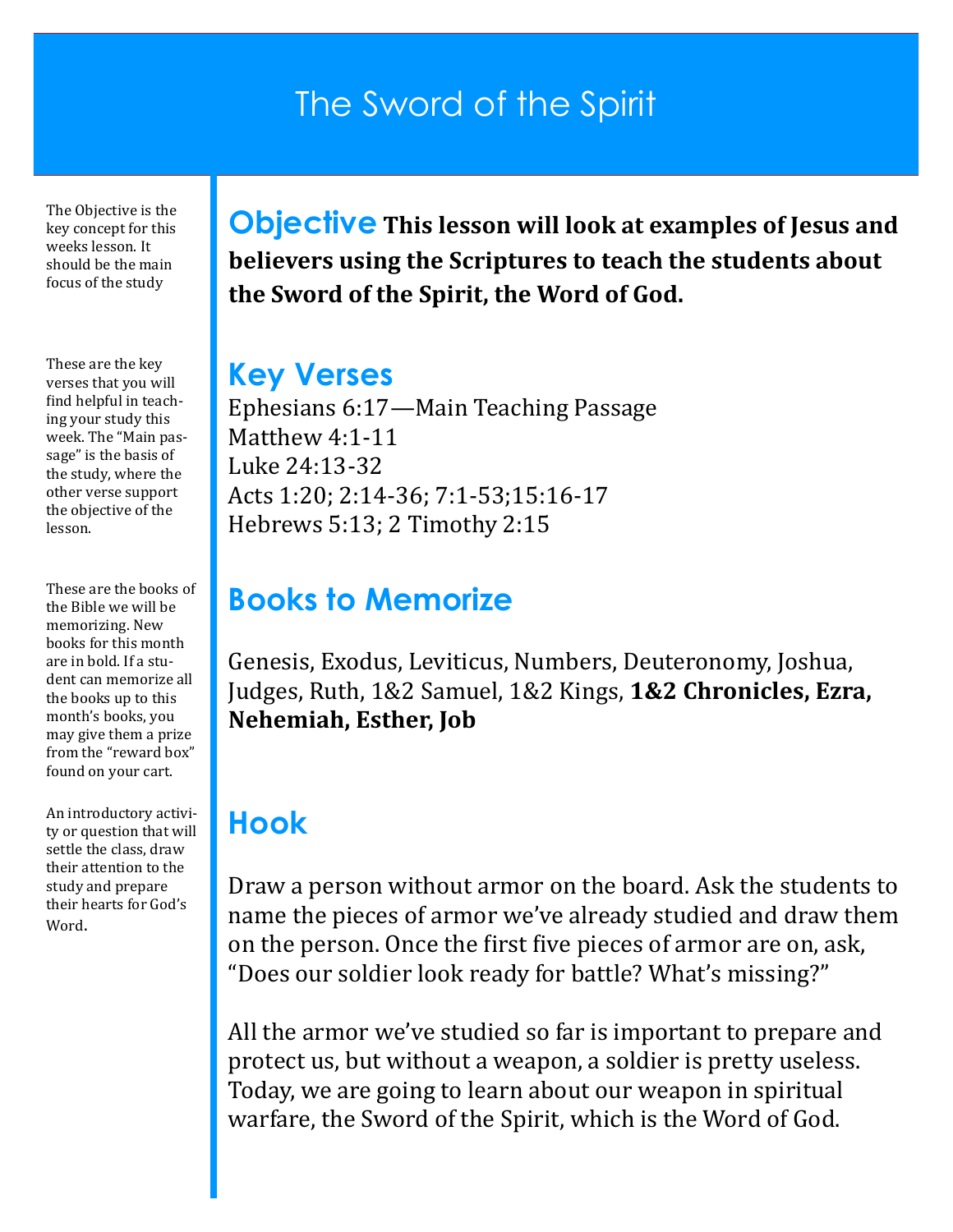What does the Bible say? This is where we will read a passage or series of passages that teach on the subject of the day.

The interpretation/ exegesis of the passage. What does this passage mean? How does this passage apply to my life?

# BOOK

The final piece of the Armor of God is the Sword of the Spirit, which is the Word of God. So far, all of the pieces of armor we have studied have been defensive. In a battle, a helmet or breastplate can protect you from enemy attacks, but they won't help much in fighting back against the enemy. A sword, on the other hand, is an offensive weapon. The Sword of the Spirit can be used to overcome the Devil and his attacks.

In the New Testament, we see the Word of God used in a variety of ways. Jesus used the Bible to defend against temptation. When we read in Matthew 4:1-11 about Satan tempting Him to sin, each time Jesus responded to Satan's attack by quoting Scripture. He was able to defeat Satan with nothing but the Word of God. We also see Jesus using Scripture to preach the Gospel. In Luke 24:13-32, Jesus appeared to two disciple after His resurrection who were sad that He was dead. They did not recognize Him, and so verse 27 tells us that He went through the Bible explaining who He was and why He had to die and rise again.

In the book of Acts, we see the disciples also using Scripture to preach to the Gospel, especially when they were speaking to Jews who had read the Old Testament. Peter's sermon in Acts 2 and Stephen's sermon in Acts 7 are filled with Scripture quotes and references to Old Testament stories. We also see the early Christians using the Bible to make decisions, such as in Acts 1:20 and 15:16-17.

### LOOK

The first five pieces of the armor of God were all defensive. A soldier would use his belt, breastplate, shoes, shield, and helmet to prepare himself for battle and keep himself alive, but without a weapon, the soldier wouldn't be much good. Imagine an army marching into battle with all their armor, but no weapons. They may be safe for a little while thanks to their armor, but they wouldn't last very long because they would have no way to defeat their enemy. They need a weapon. Spiritual warfare is no different. The pieces of armor we've studied are all very important for protecting ourselves from Satan's attacks, but our goal is not just to survive, but to defeat Satan. That's why we need the Sword of the Spirit, God's Word.

In battle, a sword could be used both for defense and offense. A soldier could use it to block the enemy's sword and then to strike back at the enemy. In the stories we read today, Jesus and His followers used the Bible the same way. Jesus used the Bible as defense against Satan's temptations. When Satan would tell one of his lies in an attempt to get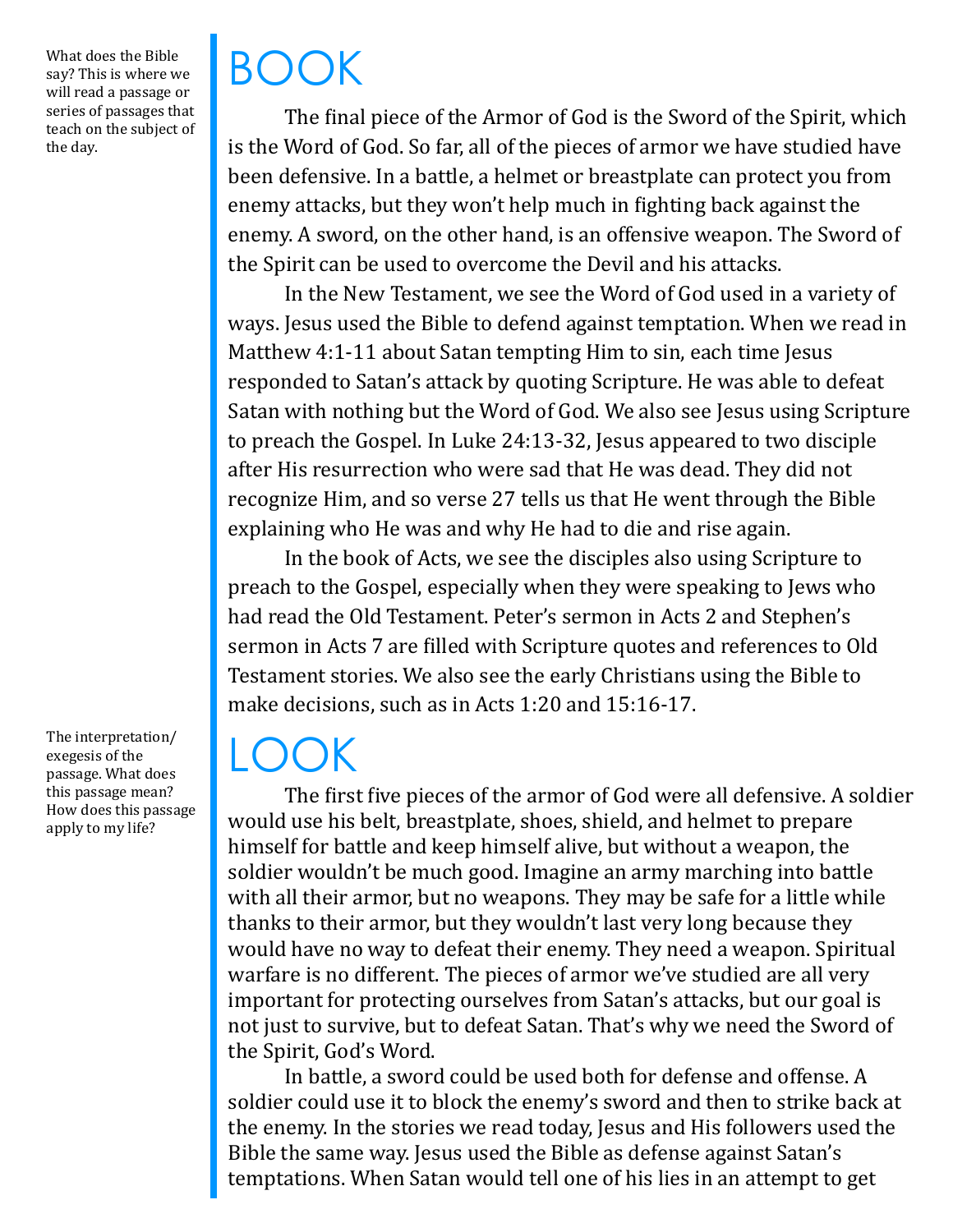# LOOK (Continued)

Jesus to sin, all Jesus needed to do was quote the truth of God's Word to overcome those attacks. Then, Jesus and His followers used the Bible on offense to defeat Satan by leading people to salvation. Satan's hold on unbelievers could not withstand the truth of the Gospel found in God's Word.

We as believers can and should also use the Bible in these ways. We can learn Scripture that will help us to overcome temptation and withstand Satan's attacks. One of the best ways to do this is by memorizing verses that will help in times of temptation. We can also use the Bible to lead other people to Jesus. We can tell unbelievers what God's Word says so that they can know Jesus and be saved.

Like a real sword, it takes time, practice, and training to know how to use the Word of God in this way. Hebrews 5:13 says that some are "unskilled in the Word," while 2 Timothy 2:15 calls others, "a worker… rightly dividing the Word of truth." How do we become skilled in God's Word? 2 Timothy 2:15 says to study it. We need to read, memorize, study, believe, and obey the Word of God so that we can use the Sword of the Spirit to defeat Satan.

### TOOK

As a class, review the books of the Bible Genesis-Job.

Review the lesson by asking the class how the Word of God is like a sword. In what ways can we use it to defeat Satan?

**Pray:** Thank the Lord for giving us His Word. Ask Him to help us all to be skilled in using God's Word to defeat Satan.

**Family Activity:** As a family, memorize Bible verses that will help you to overcome temptation. Try Romans 12:21 or 1 Corinthians 10:13.

What is my response to this passage of Scripture? How should my life change according to what this passage teaches me? What are the practical things I can do throughout the week to make this true in my life?